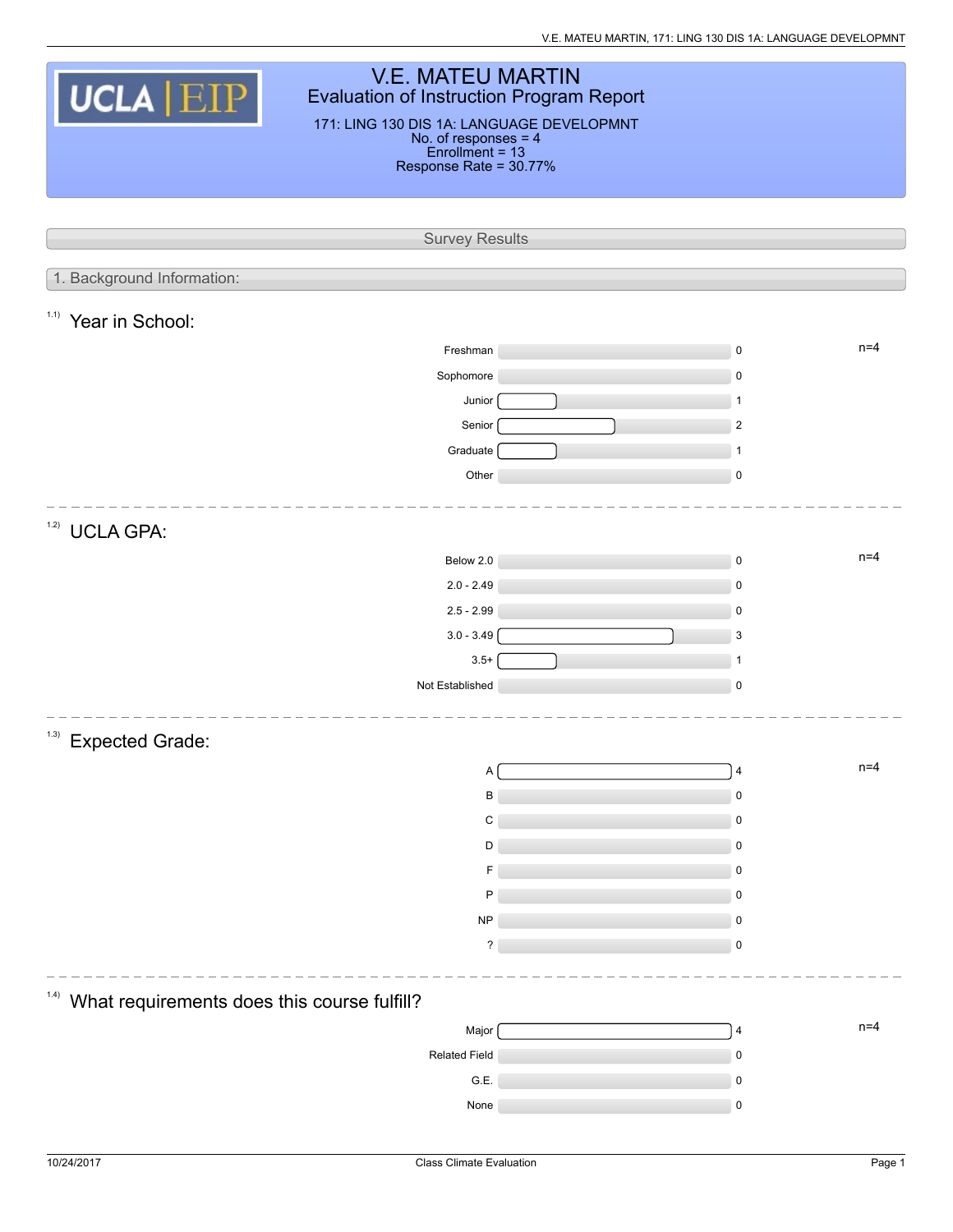|       | 2. To What Extent Do You Feel That:                                                                |                                      |              |  |  |  |    |                                                                                                                                                                                                                                                                                                                                                                                                        |                                                  |
|-------|----------------------------------------------------------------------------------------------------|--------------------------------------|--------------|--|--|--|----|--------------------------------------------------------------------------------------------------------------------------------------------------------------------------------------------------------------------------------------------------------------------------------------------------------------------------------------------------------------------------------------------------------|--------------------------------------------------|
|       | $21)$ Teaching Assistant Knowledge - The<br>T.A. was knowledgeable about the<br>material.          | Very Low or 0<br>Never <sub>1</sub>  |              |  |  |  |    | 0 0 0 0 0 1 3 Very High or<br><b>H</b> Always                                                                                                                                                                                                                                                                                                                                                          | $n=4$<br>$av = 8.75$<br>$md=9$<br>$dev = 0.5$    |
|       | $222$ Teaching Assistant Concern - The T.<br>A. was concerned about student<br>learning.           |                                      |              |  |  |  | ─₩ | 3 Very High or<br>Always                                                                                                                                                                                                                                                                                                                                                                               | $n=4$<br>$av = 8.75$<br>$md=9$<br>$dev = 0.5$    |
| 2.3)  | Organization - Section presentations<br>were well prepared and organized.                          | Very Low or $\frac{0}{2}$<br>Never [ |              |  |  |  |    | 3 Very High or<br><b>Always</b>                                                                                                                                                                                                                                                                                                                                                                        | $n=4$<br>$av = 8.75$<br>$md=9$<br>$dev = 0.5$    |
|       | $24)$ Scope – The teaching assistant<br>expanded on course ideas.                                  |                                      | $\mathbf{1}$ |  |  |  |    | Very Low or $\begin{array}{ccccccccccccc}\n0 & 0 & 0 & 0 & 0 & 0 & 1 & 3 & \n\end{array}$ Very High or Never<br>H Always                                                                                                                                                                                                                                                                               | $n=4$<br>$av = 8.75$<br>$md=9$<br>$dev = 0.5$    |
| 2.5)  | Interaction – Students felt welcome in<br>seeking help in or outside of the<br>class.              |                                      |              |  |  |  |    | Very Low or $\begin{array}{ c c c c c c }\n\hline\n&\text{N} & \text{O} & \text{O} & \text{O} & \text{O} & \text{O} & \text{O} & \text{O} & \text{O} & \text{O} & \text{O} & \text{O} & \text{O} & \text{O} & \text{O} & \text{O} & \text{O} & \text{O} & \text{O} & \text{O} & \text{O} & \text{O} & \text{O} & \text{O} & \text{O} & \text{O} & \text{O} & \text{O} & \text{O} & \text{O} & \text{O$ | $n=4$<br>$av = 8.75$<br>$md=9$<br>$dev = 0.5$    |
|       | <sup>2.6)</sup> Communication Skills - The teaching<br>assistant had good communication<br>skills. |                                      |              |  |  |  |    | Very Low or $\begin{array}{ c c c c c c c c c }\n\hline\n& & & & & & \\ \hline\n& & & & & & \\ \hline\n& 1 & 2 & 3 & 4 & 5 & 6 & 7 & 8 & 9 \\ \hline\n& 1 & 2 & 3 & 4 & 5 & 6 & 7 & 8 & 9\n\end{array}$ Laways                                                                                                                                                                                         | $n=4$<br>$av = 8.75$<br>$md=9$<br>$dev = 0.5$    |
|       | $27)$ Value – The overall value of the<br>sections justified your time and effort.                 | Very Low or 0<br>Never               |              |  |  |  |    | 2 Very High or<br>Always                                                                                                                                                                                                                                                                                                                                                                               | $n=4$<br>$av = 8.25$<br>$md=8.5$<br>$dev = 0.96$ |
| (2.8) | Overall - What is your overall rating<br>of the teaching assistant?                                | Very Low or 0<br>Never               | $\mathbf{1}$ |  |  |  |    | 3 Very High or<br>Always                                                                                                                                                                                                                                                                                                                                                                               | $n=4$<br>$av = 8.75$<br>$md=9$<br>$dev = 0.5$    |
|       | 3. Your View of Section Characteristics:                                                           |                                      |              |  |  |  |    |                                                                                                                                                                                                                                                                                                                                                                                                        |                                                  |
|       | Difficulty (relative to other courses)                                                             | Low                                  |              |  |  |  |    | High                                                                                                                                                                                                                                                                                                                                                                                                   | n=4<br>av.=2<br>$md=2$<br>$dev = 0$              |
|       | Workload/pace was                                                                                  | Too Slow                             |              |  |  |  |    | Too Much                                                                                                                                                                                                                                                                                                                                                                                               | $n=4$<br>$av = 2.25$<br>$md=2$<br>$dev = 0.5$    |
|       | Integration of section with course was                                                             | Poor                                 |              |  |  |  |    | Excellent                                                                                                                                                                                                                                                                                                                                                                                              | $n=4$<br>$av = 2.5$<br>$md=2.5$<br>$dev = 0.58$  |
|       | Texts, required readings                                                                           | Poor                                 |              |  |  |  |    | Excellent                                                                                                                                                                                                                                                                                                                                                                                              | $n=4$<br>$av = 2.5$<br>$md=2.5$<br>$dev = 0.58$  |
|       | Homework assignments                                                                               | Poor                                 |              |  |  |  |    | Excellent                                                                                                                                                                                                                                                                                                                                                                                              | $n=4$<br>$av = 2.5$<br>$md=2.5$<br>$dev = 0.58$  |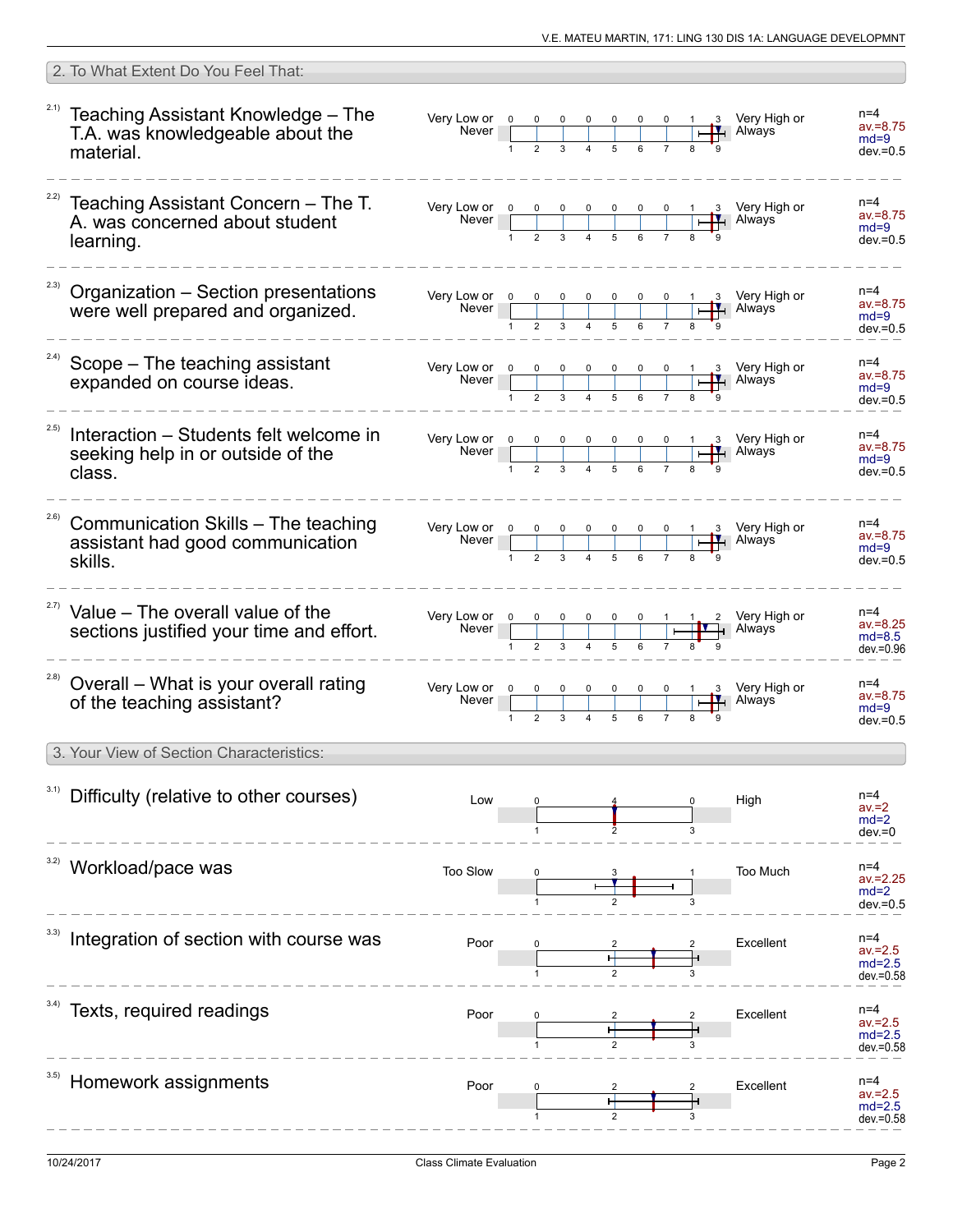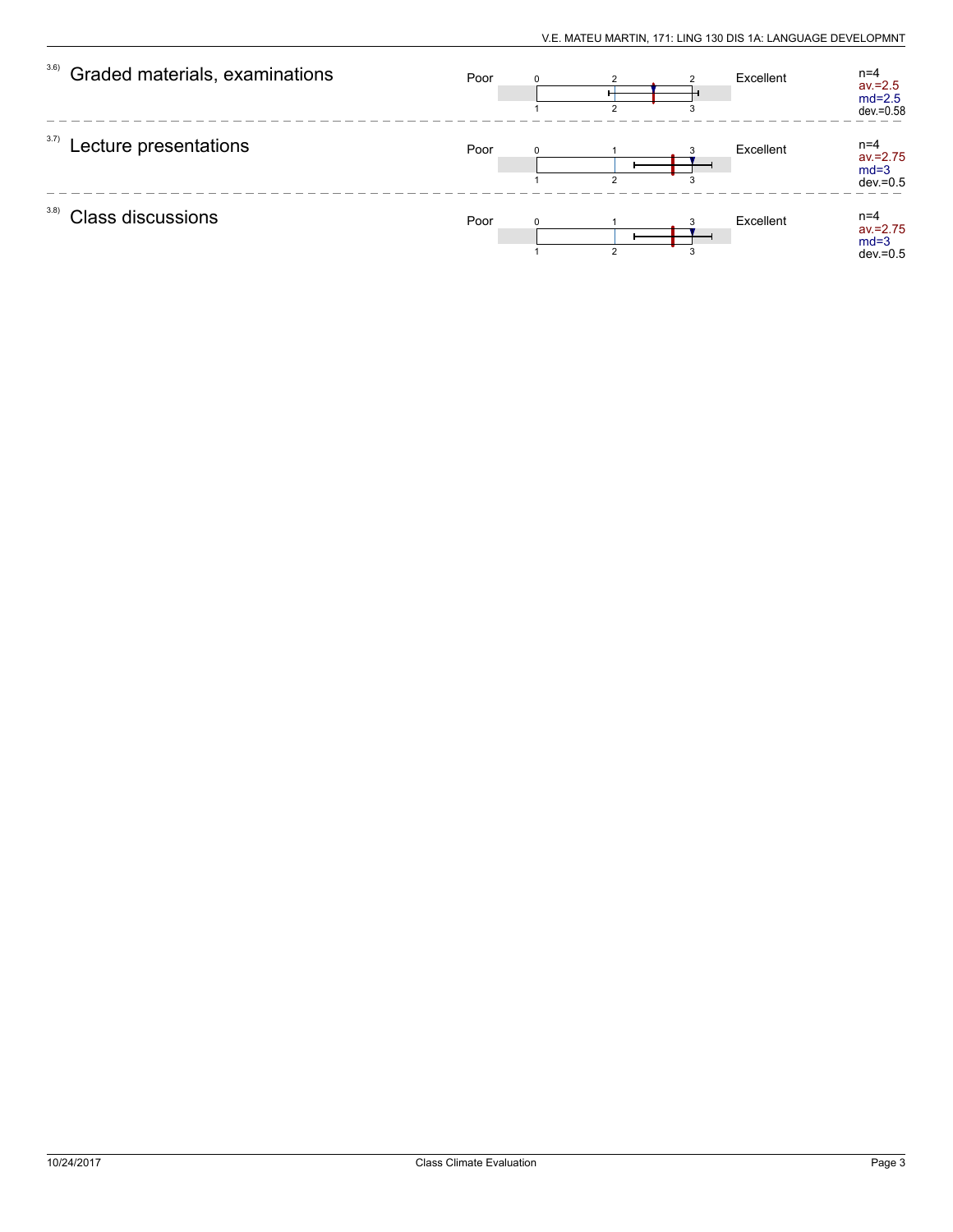# Profile

Subunit: LING

### Name of the instructor: V.E. MATEU MARTIN

Name of the course: (Name of the survey) 171: LING 130 DIS 1A: LANGUAGE DEVELOPMNT

Values used in the profile line: Mean

#### 2. To What Extent Do You Feel That:

- 2.1) Teaching Assistant Knowledge The T.A. was knowledgeable about the material.
- 2.2) Teaching Assistant Concern The T.A. was concerned about student learning.
- 2.3) Organization Section presentations were well prepared and organized.
- 2.4) Scope The teaching assistant expanded on course ideas.
- 2.5) Interaction Students felt welcome in seeking help in or outside of the class.
- 2.6) Communication Skills The teaching assistant had good communication skills.
- 2.7) Value The overall value of the sections justified your time and effort.
- 2.8) Overall What is your overall rating of the teaching assistant?

3. Your View of Section Characteristics:

| Very Low or<br>Never | Very High or<br>Always | $n=4$ | $av = 8.75$ |
|----------------------|------------------------|-------|-------------|
| Very Low or<br>Never | Very High or<br>Always | $n=4$ | $av = 8.75$ |
| Very Low or<br>Never | Very High or<br>Always | $n=4$ | $av = 8.75$ |
| Very Low or<br>Never | Very High or<br>Always | $n=4$ | $av = 8.75$ |
| Very Low or<br>Never | Very High or<br>Always | $n=4$ | $av = 8.75$ |
| Very Low or<br>Never | Very High or<br>Always | $n=4$ | $av = 8.75$ |
| Very Low or<br>Never | Very High or<br>Always | $n=4$ | $av = 8.25$ |
| Very Low or<br>Never | Very High or<br>Always | $n=4$ | $av = 8.75$ |
|                      |                        |       |             |

|      | 3.1) Difficulty (relative to other courses) | Low      | High      | $n=4$ | $av = 2.00$ |
|------|---------------------------------------------|----------|-----------|-------|-------------|
|      | 3.2) Workload/pace was                      | Too Slow | Too Much  | $n=4$ | $av = 2.25$ |
|      | 3.3) Integration of section with course was | Poor     | Excellent | $n=4$ | $av = 2.50$ |
|      | 3.4) Texts, required readings               | Poor     | Excellent | $n=4$ | $av = 2.50$ |
|      | 3.5) Homework assignments                   | Poor     | Excellent | $n=4$ | $av = 2.50$ |
|      | 3.6) Graded materials, examinations         | Poor     | Excellent | $n=4$ | $av = 2.50$ |
|      | 3.7) Lecture presentations                  | Poor     | Excellent | $n=4$ | $av = 2.75$ |
| 3.8) | Class discussions                           | Poor     | Excellent | $n=4$ | $av = 2.75$ |